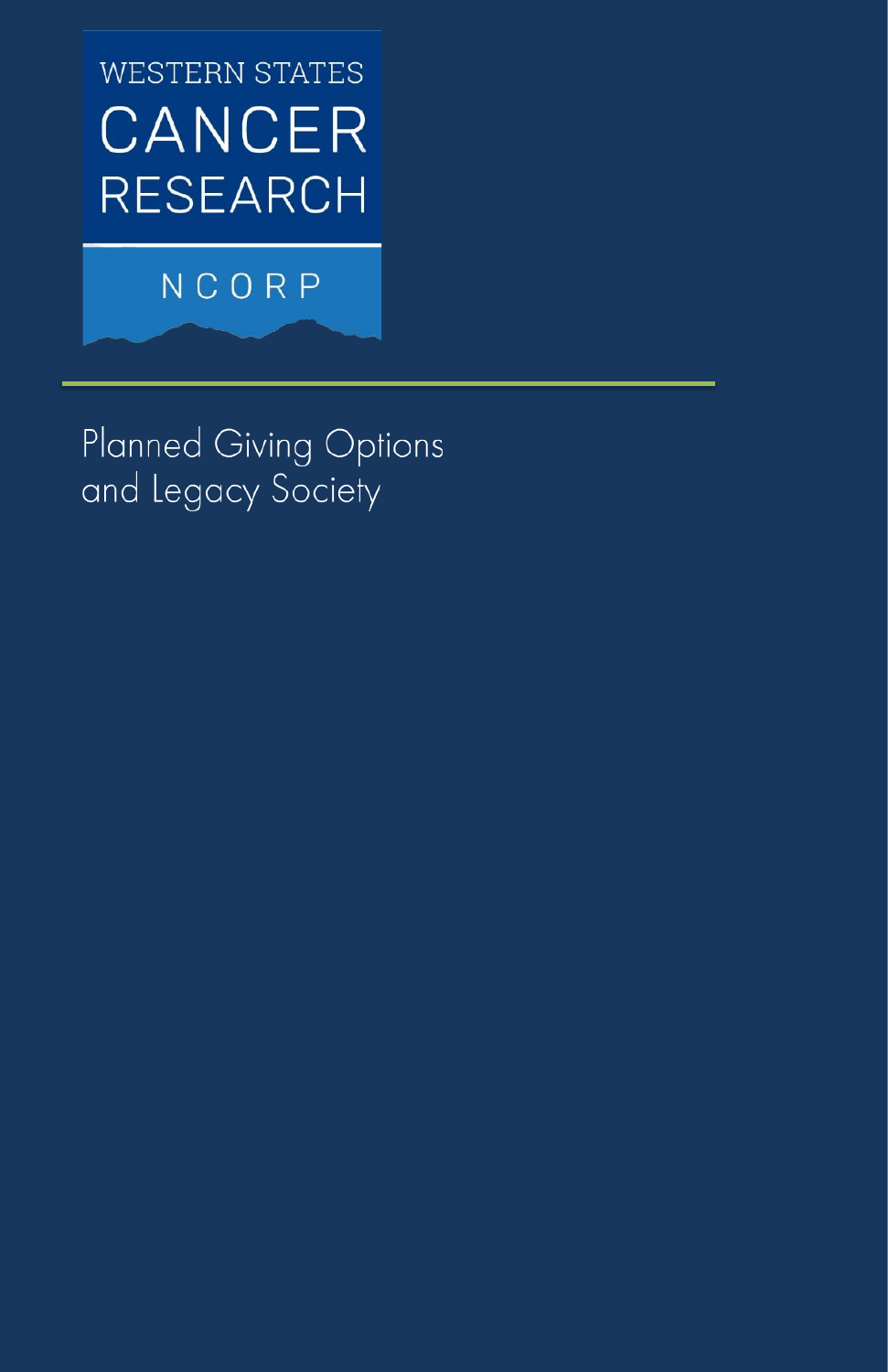

Planned giving provides you the opportunity to make a donation to help cancer patients and their physicians gain access to innovative treatment options, including clinical trials, in their own communities. As part of your overall financial planning for your assets and the tax

benefits of charitable giving, as well as your estate planning, legacy gifts help you arrange a major charitable contribution in the present so you can see the powerful impact of your philanthropy. The following are planned giving options for you to consider as you plan your charitable legacy.

## **Planned Giving Options**

#### **Bequest**

A bequest can be made by naming Western States Cancer Research NCORP (WSCR-NCORP) as a charitable beneficiary in a new will or adding a codicil to an existing will. The bequest can be in the form of a stated dollar amount or specific property, a percentage of the estate or a portion of the entire residue.

#### **GiftsofRetirement Plan Assets/IndividualRetirement Accounts (IRAs)**

Retirement plan accounts and IRAs may be subjected to both estate and income tax.To avoid any potential taxes on funds given to WSCR-NCORP, donors can name WSCR-NCORP as one of the beneficiaries of their retirement plan or IRA.

#### **Life Insurance**

A gift of life insurance may be made by naming WSCR-NCORP as the policy owner and beneficiary. A gift of life insurance can offer valuable income and estate tax savings. There can also be an immediate tax savings when our nonprofit 501(c)(3) organization is named owner and beneficiary of a non-term life insurance policy.

#### **Charitable Remainder Trust**

A charitable remainder trust establishes a trust for the ultimate benefit of WSCR-NCORP. The donor retains a lifetime income stream generated by the trust. A charitable remainder trust may help donors to receive a current income tax deduction, eliminate capital gains taxes, reduce or eliminate gift and estate taxes and improve lifetime cash flow.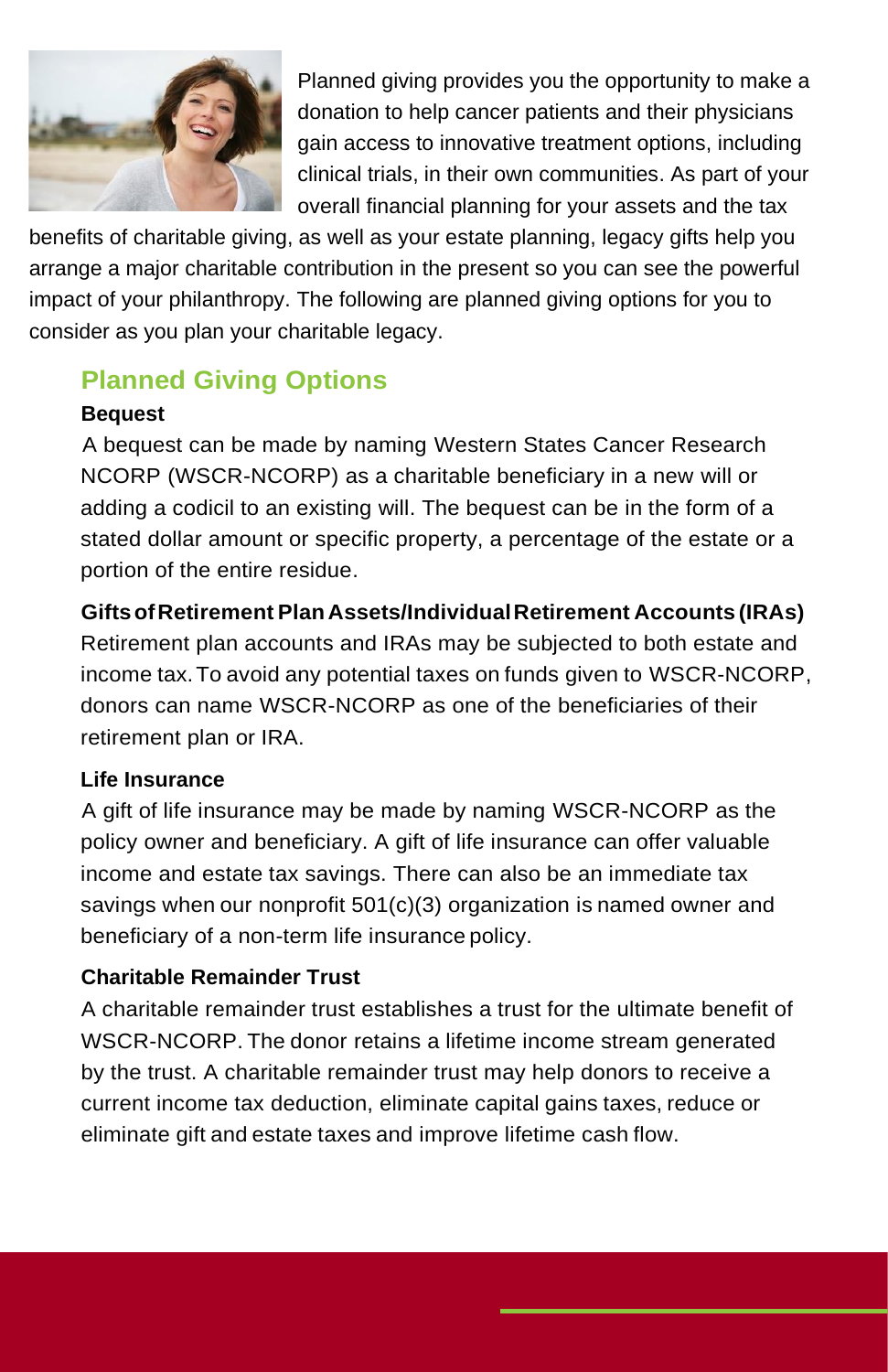#### **Charitable Lead Trust**

A charitable lead trust allows a donor to establish a trust that provides a stream of charitable dollars for a specified number of years. The remainder is then returned to the donor or his or her named beneficiary. Benefits may include the transfer of assets to others free of estate, gift and income taxes.

#### **Gifts of Real Estate**

A "retained life estate agreement" is one way to contribute real estate. This giving option allows you to remain living in or using your home, rental properties, vacation home or farm while establishing a gift of that property to WSCR-NCORP. The donor receives an income or capital gains tax deduction in the year the gift is made and receives the property at the end of the retained life estate term, usually the donor 's lifetime.